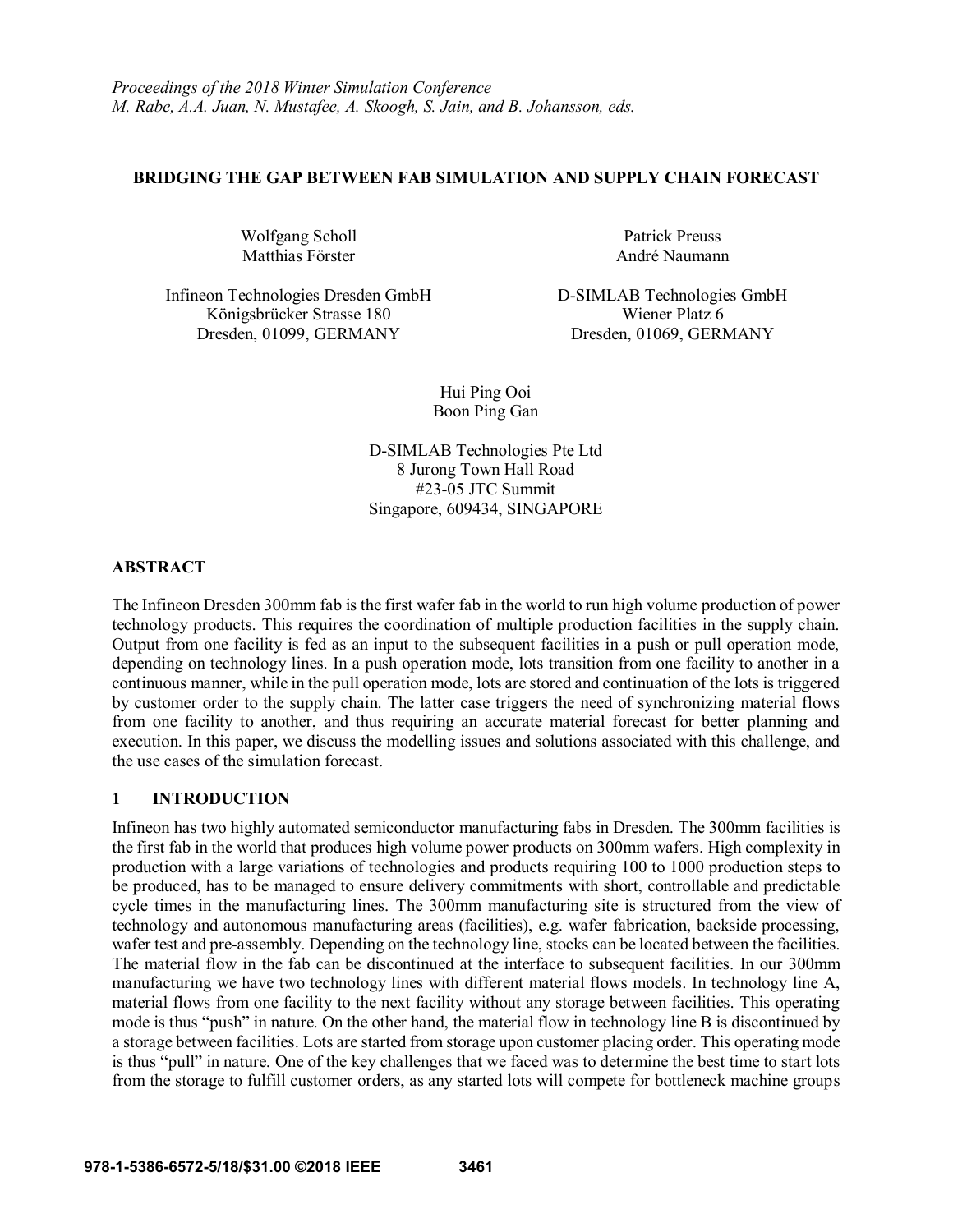capacity with lots that flow through in the push operating mode. As such, a performance forecast for the baseload is needed to optimize the lot starts from storage in order to prevent overload situations.

The fab is the first part of the semiconductor supply chain (Ehm et al. 2011). Subsequent supply chain segments need information on anticipated capacity loading as well as the delivery situation in the fab compared to the commitment. Topics as performance monitoring and forecasting cannot be considered insulated only for the fab independently from backend supply chain requests. The backend supply chain needs a full picture from the manufacturing site. In wafer fabrication facility of the 300mm fab in Dresden discrete-event simulation is a widely used method in daily business for KPI forecasting as well as scheduling of activities in operations. Former fab simulation activities were more or less focused on wafer fabrication facility only. Subsequent facilities (backside processing, wafer test, preassembly) are not considered yet. That means, there is a gap between dynamic KPI forecast of the wafer fab and the interface to backend supply chain outside of the Dresden fab. In this way, the benefits of fab simulation methods for dynamic capacity planning cannot be applied to meet the requirements from the perspective of the supply chain. Innovative planning and forecasting methods, firstly developed and used for wafer fabrication facility, have to be rolled-out to all facilities of the manufacturing site.

### **2 MODELLING APPROACH**

On its way through the whole production cycle each lot in the 300mm line goes through different facilities. Each lot belongs to one out of two major technology lines. Each of them results in a different facility transition sequence. Figure 1 shows the basic structure of those technology lines and some specialties which needs to be considered during simulation model building.



Figure 1: Facility transition modelling for both Technology Lines.

### **2.1 Push-Pull Principle**

One aspect is the contradicting principles in the operating mode of material flow. Referring to Figure 1, technology line A is a continuous material flow over all facilities (push mode), the material flow of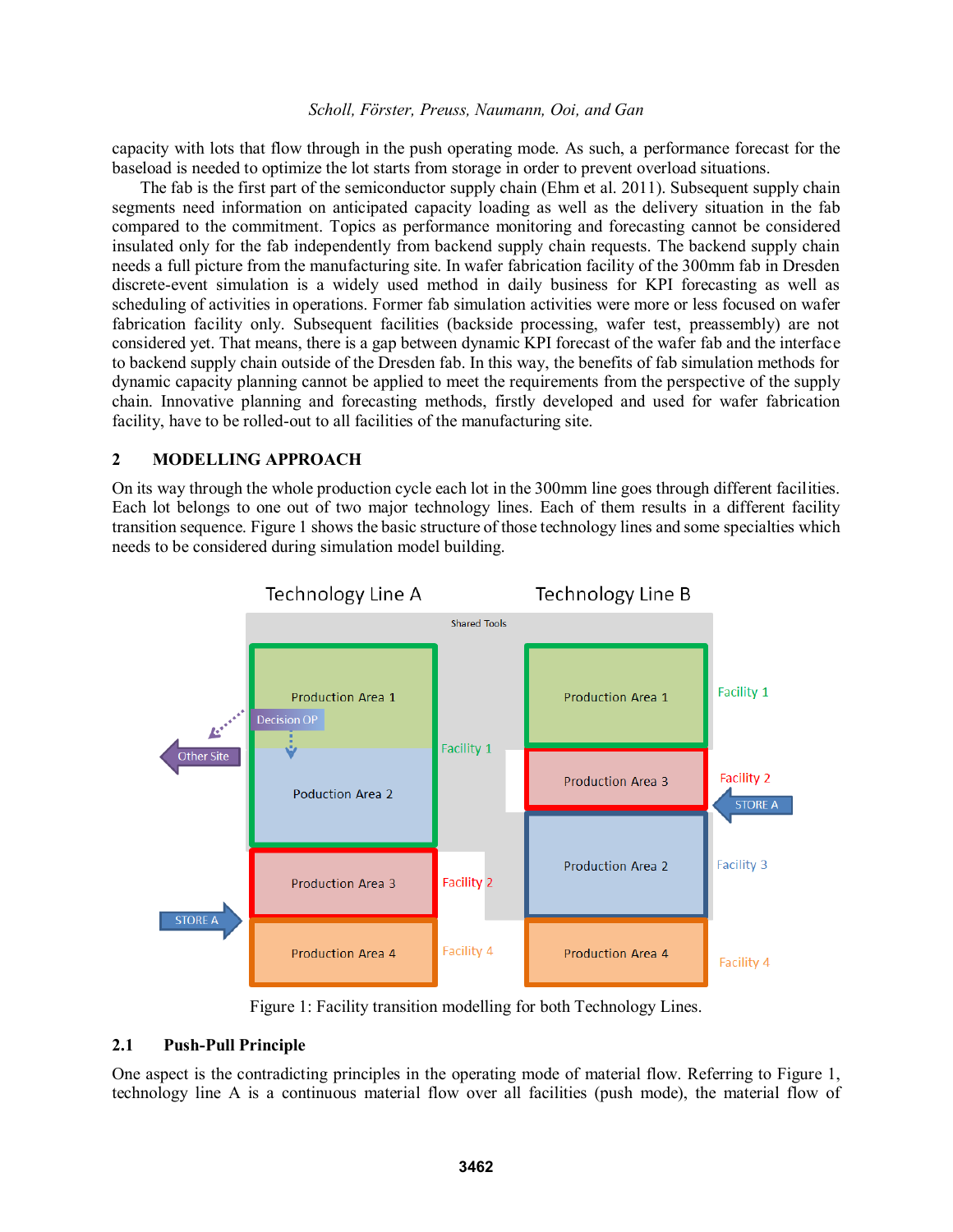technology line B is discontinued by storage between facilities. Lots are started from storage based on customer orders and pulled to transition into the next facility of the supply chain. One of the pressing issue in the pull operating mode is related to situations where demand is higher than material in storage. If this situation is not anticipated, there will be a risk of missing customer delivery deadlines as it would be too late to rush the facility before to supply the lots quickly. To mitigate this risk, a simulation based forecast is required, and will be discussed in details in Section 4.2.

### **2.2 Transition Modelling**

In our simulation model the pull driven facility transitions are modelled by adding additional process steps at the end of the previous model and let the lot continues its journey on the next route. Transitions which are driven by the pull principle are modelled using lot start events based on available wafer start plans. In addition, due to the fact that each facility has its own set of unique process flows and each lot can visit more than one facility on the way through the extended facility model, we needed to support the possibilities of modelling a chain of process flows. This chain defines the relationship of process flows between facilities.

### **2.3 Modeling Fidelity**

To decide how the fidelity of new facility models needs to be chosen, a wide set of real data assessment has been conducted, covering data availability analysis, data quality assessment and lot cycle time analysis to support the final modelling decision for each of the new facilities.

### **2.3.1 Data Availability Analysis**

Initial step on the data assessment activities was to check if all the required data was available for the new facilities. The result has been consolidated as shown in Figure 2, where the green cell indicated that the data is available, while cell that marks with "Derived from History" means that the data has to be generated from historical data analysis.

| <b>Facility</b> | Lot Trace | <b>Equipme</b><br>nt State<br><b>Trace</b> | <b>Route</b> | <b>Equipment</b> | <b>Timing</b> | <b>Dedication</b>       | <b>Lot Starts</b>              |
|-----------------|-----------|--------------------------------------------|--------------|------------------|---------------|-------------------------|--------------------------------|
| Facility<br>1   |           |                                            |              |                  |               |                         |                                |
| Facility<br>2   |           |                                            |              |                  |               | Derived from<br>History | Derived from<br><b>History</b> |
| Facility<br>3   |           |                                            |              |                  |               | Derived from<br>History | Derived from<br>History        |

Figure 2: Summary of available simulation input data for the new facilities.

Dedication defines processes that are able to run on specific tools. Deriving this information from historical data is straightforward as we have data available that shows which process ran on which tool. The only shortcoming of this approach is that any new processes would not have run before, and thus there will be no dedication at all. Our solution to this issue is to map similar processes to the same tool or tool group. This will at least ensure that there are run paths for all started lots.

Due to the nature of the technology line B, the availability of lot start plan is limited as customer places order in short notice, and expecting the order to be fulfilled in a short time. The lot start plan changes by the day, and imposes great challenges on the modelling. To address this issue, we decided to derive the lot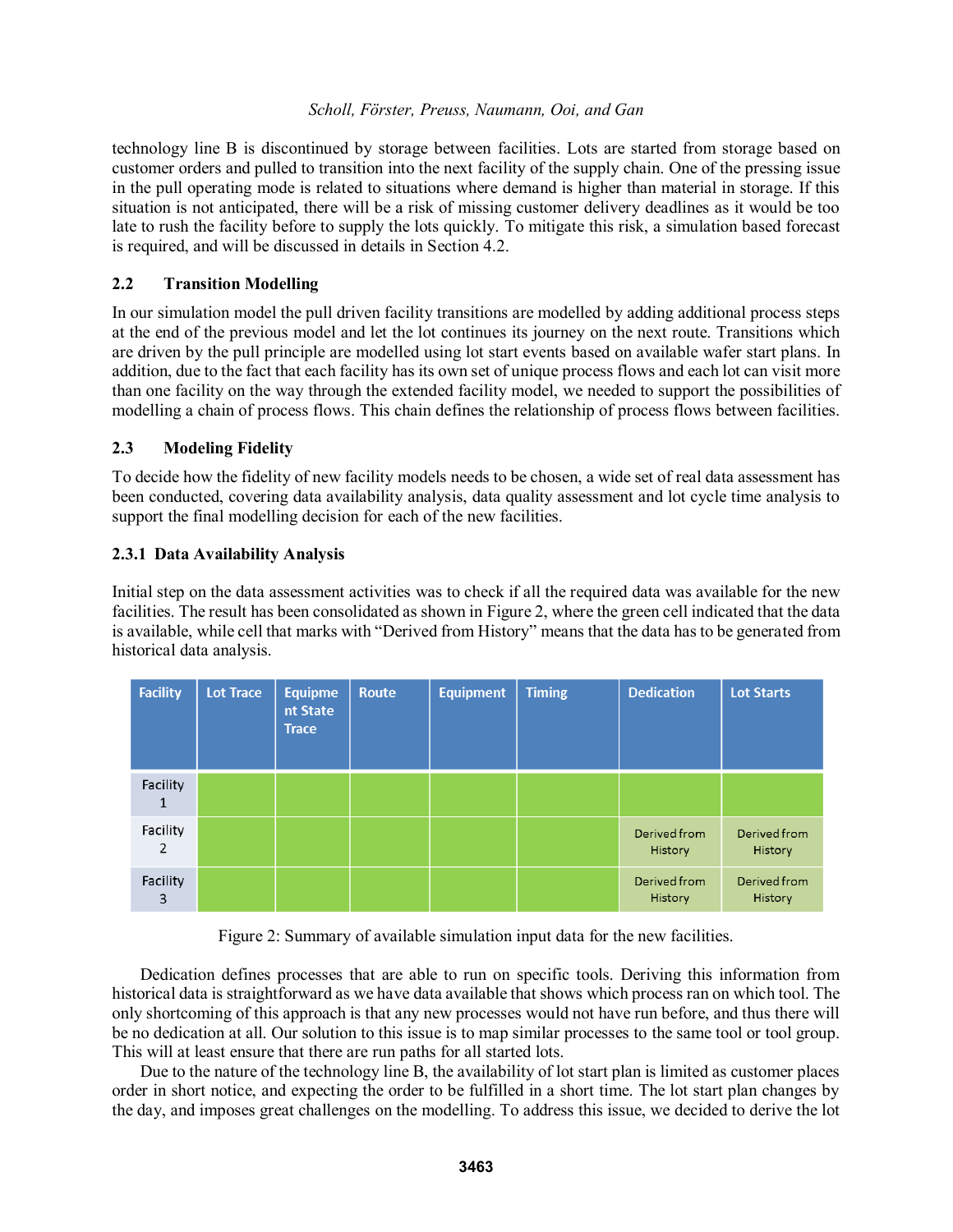start plan from historical data, which basically means we are generating volume and product mix profile similar to the past two weeks. Our reference does not go too far into the past because the product mix profile would have changed quite significantly.

# **2.3.2 Cycle Time Analysis**

To model the process flow within a facility, we have two options. The first option is to model each facility process flows in details, while the second option is to model the whole facility with a cycle time distribution derived from historical data. Referring back to Figure 1, we had to model the process flow of *Production Area 1* and *Production Area 2* in details. *Production Area 1* and *2* are basically the wafer fabrication facility which share tool capacity. It would not make sense to model them as cycle time distribution as we do have sufficient data to build the simulation model to achieve good forecast accuracy. For one of the other facilities, we faced the issue of obtaining data associated with product capacity needs and thus had no choice to model the facility as cycle time distribution. Figure 3 shows an example of a process time distribution for one of the facilities. This distribution is fed to the simulation model without modelling each tool or resources with capacity limit. With this modelling approach, we are also running simulation with replications to ensure good confidence interval of the observed results.



Figure 3: Facility process time histogram with high variance resulting in delay step modelling.

# **3 CHALLENGES**

For the process of model building several data issues need to be addressed. A proper handling is crucial for high quality forecast.

# **3.1 Tool Sharing**

There are tools which are dedicated to one facility, while others shared between facilities. Extending the model to include all facilities had a positive impact on the forecast quality of our existing fab simulation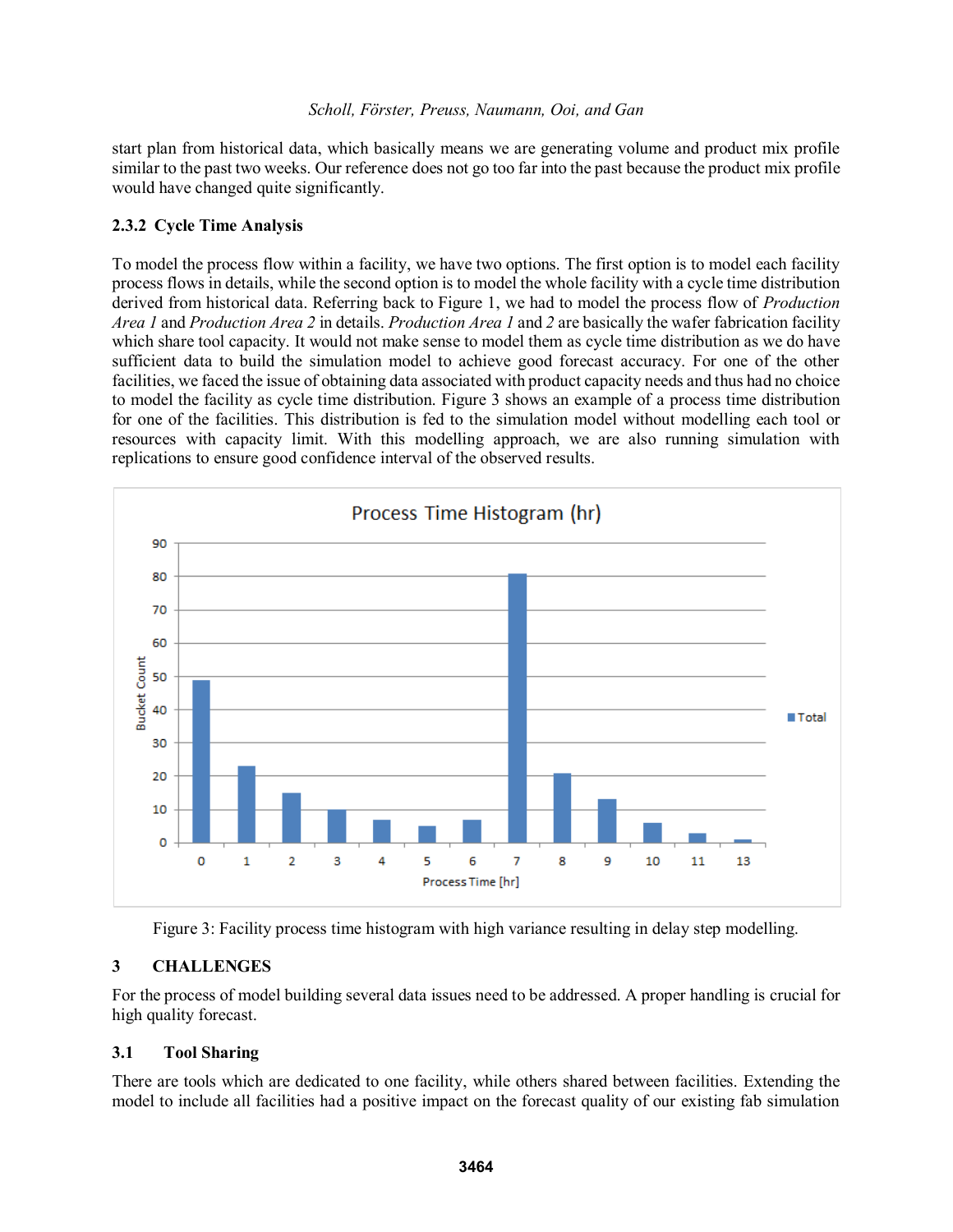model. This also implies that the overall model forecast quality is highly influence by the right modeling abstraction of each facility. Bad forecast quality in one facility will have negative impact on the forecast quality of another facility. This makes the process of validation very complex as model calibration to address a modelling shortcoming of one facility might have a negative impact on another.

#### **3.2 Assessment Lots**

Lots travelling within the new production areas sometimes need to be stopped for investigation by the process engineer ("Assessment Lots"). This delay is not part of the standard process time measured on a processing step. This is important to be considered as part of the simulation model building to achieve a correct delivery forecast for subsequent facilities. Figure 4 illustrates the waiting time distribution for those assessment activities derived from historical data of the last three months.



Figure 4: Lot assessment waiting time distribution.

This time distribution was added to the model to mimic the lot waiting times for assessment. However, the challenge comes when we need to forecast such events happening in the simulation future not known at the time of work-in-progress initialization. There is no well-defined condition on when and for which lots such assessments will be required, thus a condition based modelling element is not possible. In order to reflect the correct number of moving lots in the system an alternative approach is applied. Figure 5 shows the typical daily number of lots in a hold state due to ongoing experiments. As seen in the chart, variation of this number is low. Thus, we approximated this behavior by ensuring that the number of lots in hold state stays at approximately the average observed value. This helps to ensure the average performance forecast of the model is accurate. But the shortcoming of this approach is that any lot level forecast is not feasible as we might have held back a different lots in simulation and reality.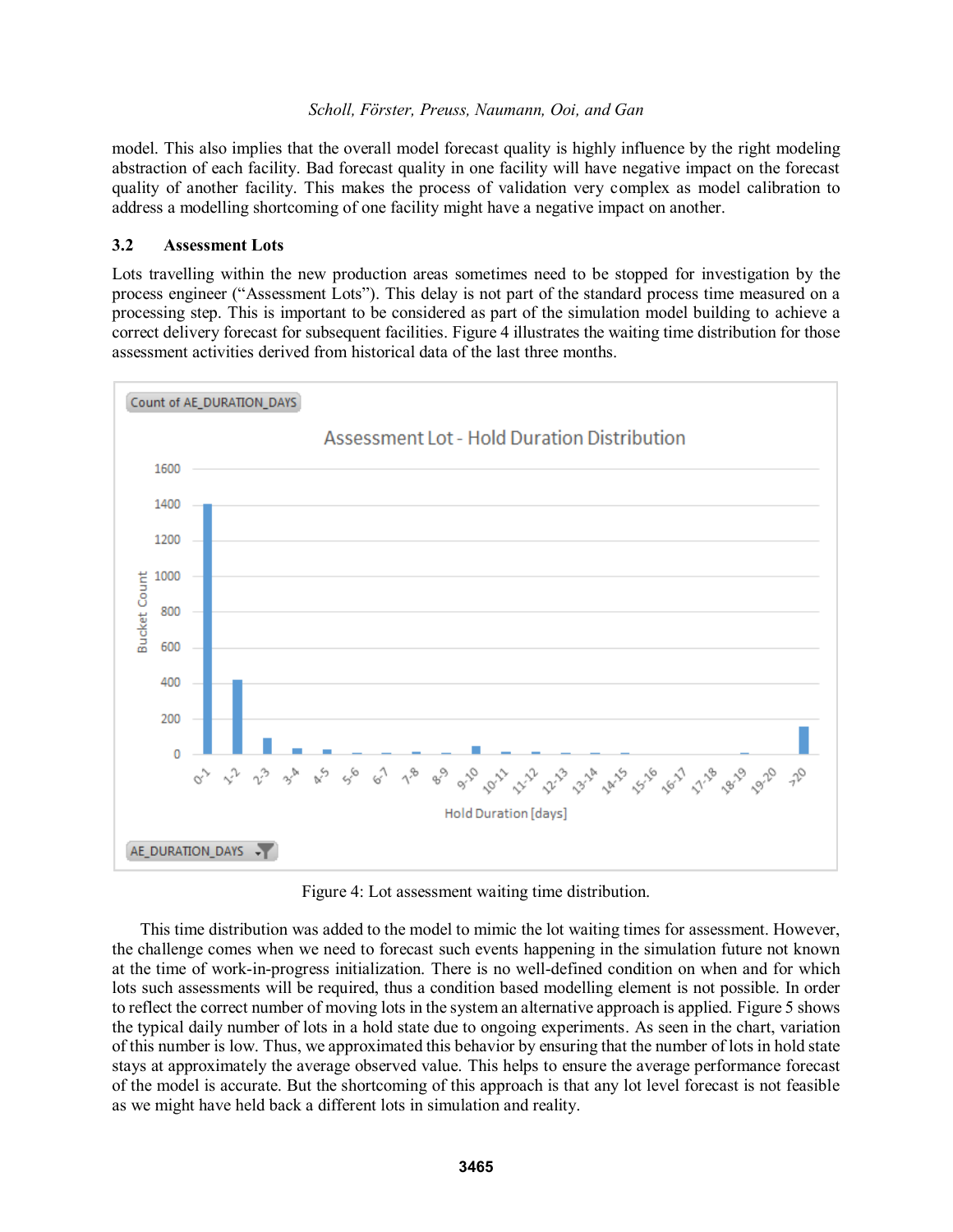*Scholl, Förster, Preuss, Naumann, Ooi, and Gan*



Figure 5: Daily number of lots on hold state due to ongoing analysis by the process engineer.

### **3.3 Demand-Based Wafer Start Plan**

As explained in Section 2, some of the facility is driven by a lot start plan. The lot start plan must be accurate to achieve good forecast quality. The left set of charts in Figure 6 shows an equipment group forecast with incomplete lot start data. This equipment group is near to the beginning of the facility process flow. As observed, the three key KPIs, wafers in, wafers out, and WIP, were not forecasted well. There was major gap between the reality (blue bar) and simulation (red bar) values. The right set of charts in Figure 6 was driven with a corrected lot start plan. It is obvious in this illustration that having the right lot start plan is essential in achieving good forecast quality.



Figure 6: Equipment Group forecast quality with incomplete (left) and corrected wafer start plan (right).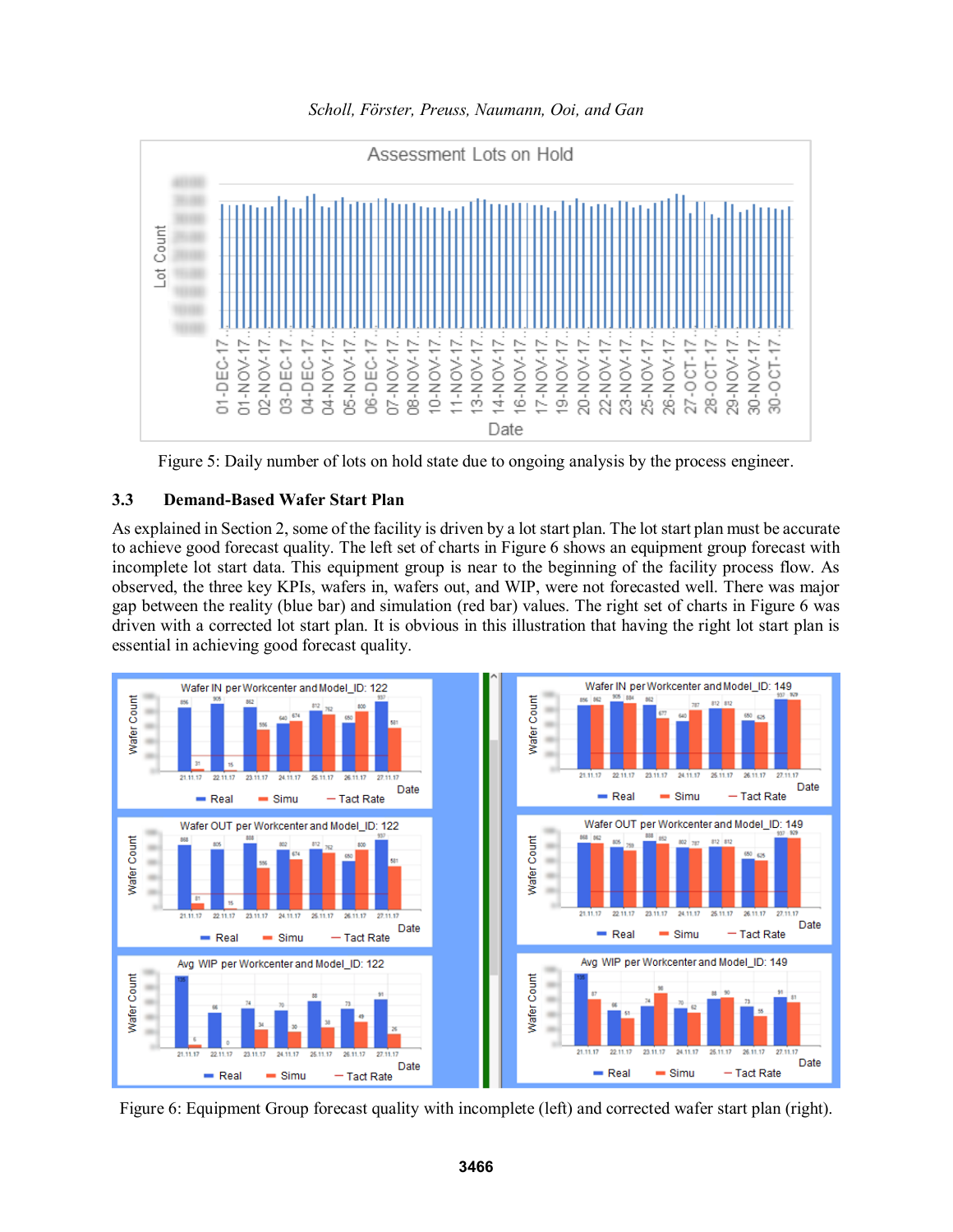# **4 SPECIAL USE CASES**

Several new use cases have been established as part of the facility extension activities. The focus in this paper is the forecast of lot flow leaving or starting at a new facility.

### **4.1 Facility based KPI forecast**

Extending the standard work center KPI reports (Scholl 2011 and Seidel 2017) of the wafer fab facility model, we added another layer of data to the forecast reports. Figure 7 illustrates the new report design, with each bar chart of KPIs such as arrival, move, or WIP, stacks with forecast for each facility. This enables the user to know the mix of capacity consumption for each facility, and enabling actions when there is an unexpected high capacity consumption by one facility that might jeopardize the performance of another. The ultimate objective is to ensure production for all facilities can proceed smoothly without running into unnecessary bottleneck situations, as recovering is going to have negative impact on overall fab performance.



Figure 7: Work Center WIP forecast with additional facility information in the stacked bar chart.

# **4.2 Early warning for over/under-utilized capacity at facility transition storage**

As discussed earlier, the technological line B is produced with storage in between subsequent facilities. Lots are started from storage triggered by customer orders and being pulled to transition through the supply chain. This triggers the needs of a baseload forecast, to provide a guideline in optimizing lot starts from the storage to prevent overload and material shortage situations. Figure 8 gives an illustration of a cumulative storage report. The simulation forecast provides the material output forecast and thus the material volume incoming to the storage. The lot start plan will thus consume this material to fulfill customer orders. If net effect is positive, we do not have a material shortage situation. Otherwise, we run into a material shortage situation, and the previous facility will be triggered to replenish the material faster. Using this approach, we were able to reduce the situations of running low in material for lot start in the next facility, and any shortage is triggered before the situation actually arises. This more proactive approach of managing the material level eliminates a lot of fire-fighting situations that could have arose. Ultimately, the accuracy of this forecast relies heavily on the accuracy of the lot start plan, and the material out forecast of the simulation.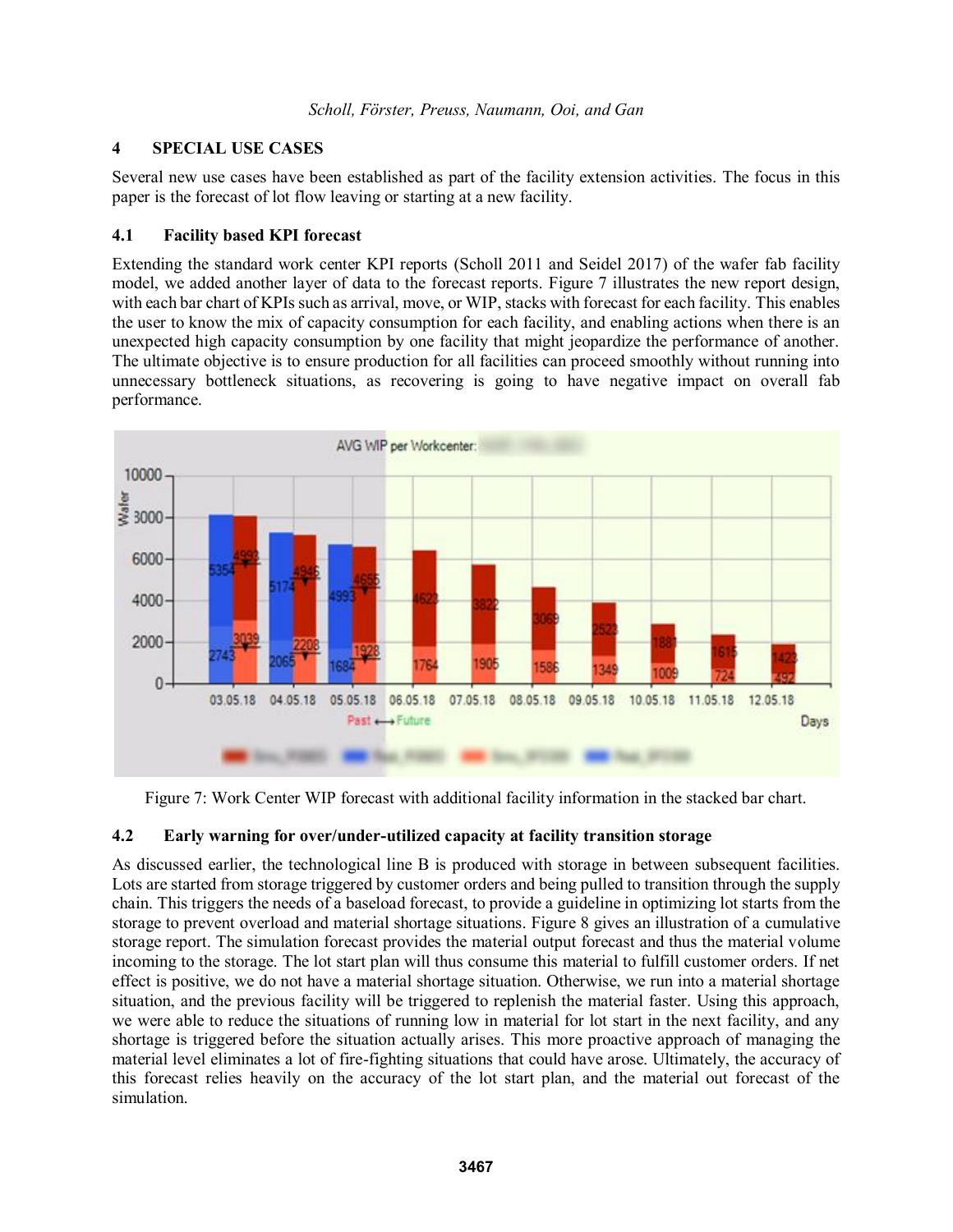



Figure 8: Cumulated storage inventory considering incoming stream derived from simulation results and outgoing stream taken from wafer start plan.

### **5 CONCLUSION**

Our short-term simulation model has been successfully extended to include manufacturing facilities beyond the wafer fabrication plant, bringing our model closer to a supply chain simulation model. The primary challenge that we faced during the process of validation has been the interlocking forecast quality between facilities due to sharing of resource capacity, and the accuracy of lot start plan that is highly influenced by unpredictable customer demand. We took the approach of deriving future lot start plan from historical data, making assumptions of small mix changes over several weeks. The model has been able to provide good guidelines to the production to avoid out-of-material situation to start production in subsequent facilities. This also smoothen the WIP flow situation as the forecast enables reduction of fire-fighting situation, that typically involve quickly pushing WIP lots through that could create WIP bubble which is not healthy for line performance.

### **REFERENCES**

- D-SIMLAB Technologies. 2018. Forecaster and Scenario Manager. http://www.d-simlab.com/category/ d-simcon/products-d-simcon/forecaster-and-scenario-manager, accessed August 24, 2018.
- Ehm, H., T. Ponsignon, and T. Kaufmann. 2011. "The Global Supply Chain Is Our New Fab: Integration and Automation Challenges". In *Proceedings of the 2011 Advanced Semiconductor Manufacturing*  Conference, 1-6, New Jersey: IEEE, May 16<sup>th</sup>-18<sup>th</sup>, Saratoga Springs, NY, USA.
- Scholl, W., D. Noack, O. Rose, B. P. Gan, P. Lendermann, P. Preuss, and F. S. Pappert. 2011. "Implementation of a Simulation-based Short-term Lot Arrival Forecast in a Mature 200mm Semiconductor Fab". In *Proceedings of the 2011 Winter Simulation Conference*, edited by S. Janet al. 1932-1943. Piscataway, New Jersey: IEEE.
- Seidel, G., B. P. Gan, C. W. Chan, C. F. Lee, A. M. Kam, A. Naumann, and P. Preuss. 2017. "Harmonizing Operations Management of Key Stakeholders in Wafer Fab Using Discrete Event Simulation". In *Proceedings of the 2017 Winter Simulation Conference,* edited by W. K. V. Chan et al. Piscataway, New Jersey: IEEE.

#### **AUTHOR BIOGRAPHIES**

**WOLFGANG SCHOLL** works as a Senior Staff Expert for modeling and simulation for Infineon Technologies in Dresden (Germany). He studied physics at the Technical University of Chemnitz